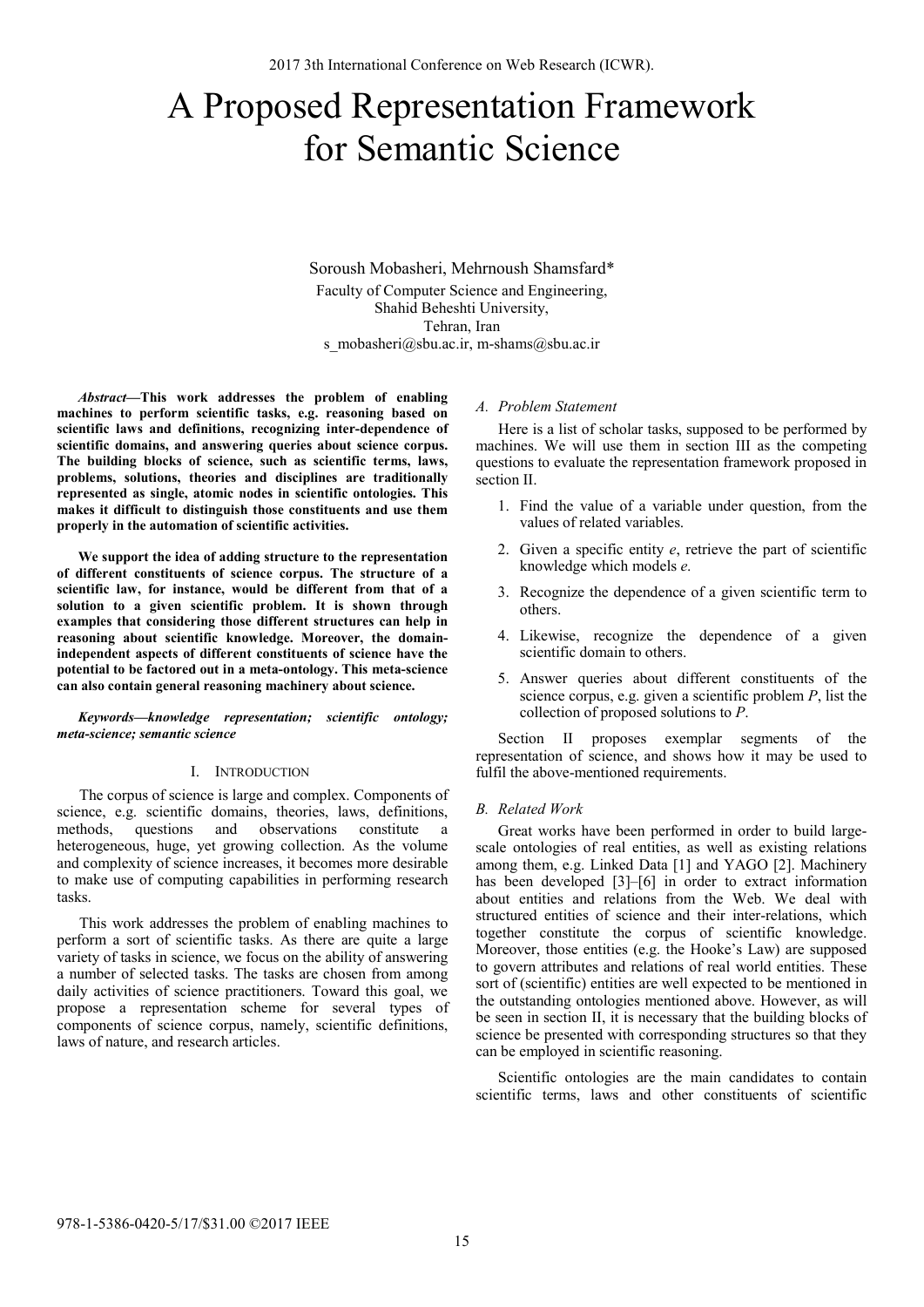knowledge. Ontology of Physics for Biology (OPB) is an ontology of classical physics, applied to the dynamics of biological systems [7]. Physical laws are not identified in this ontology. However, as an exemplar physical term, we consider *velocity* which is defined as a subclass of *rate property*. Velocity is not formally related to the concept *position* in OPB. Therefore relying computational engines cannot know from the ontology, how to find the velocity of a particle, given its position as a function of time. The lack of computational relations among scientific terms prohibits the use of scientific definitions and laws in reasoning. We propose in Sections II.B and II.C that scientific definitions and laws of nature may be used to equip scientific ontologies with inference rules. Those inference rule can potentially be employed in scientific reasoning procedures.

This extension may be equally proposed for other scientific ontologies, such as the ontology of physics provided in [7], the well-known SUMO (Suggested Upper Merged Ontology) [8], the SWEET (Semantic Web for Earth and Environmental Terminologies) [9] developed in NASA, and the ontology of Earth crust fractures [10]. Although some of these ontologies (e.g. SUMO and SWEET) does identify scientific laws, those laws (as well as scientific terms and variables) are not distinguished by means of any specific structure or inference mechanism.

Wolfram Alpha website [11] makes it possible to ask for the consistent value of one, from among all the variables of a known scientific law, while values of other variables are given. For instance, given the value *V* of the electric voltage across a resistor with given resistance  $R$ , one may ask for the consistent value of electric current *I* through it, based on the Ohm's law. While the website provides a large collection of scientific equations, it is left to the user to choose the desired equation. This is because there is no relation between the scientific equations on the one side, and the part of world they model. We propose that in addition to the mathematical constraint among variables, it is necessary for a scientific law *L* to explicitly point to some part of world, i.e. the part of world which is modeled by *L*. This brings the knowledge required for selecting relevant set of laws, from among the big collection of all the known laws of nature, which in turn, potentially makes it possible to reason through all relevant laws.

In [12] an ontology of scientific experiments is provided. This ontology is later employed in the automation of parameter setting of a specific experiment in bioinformatics [13]. The Executable Paper Grand Challenge [14], [15] is a challenge asking for technology enabling validation of data and code, and decreasing the reviewer's workload. Both projects addressed the overall goal of automating scholar tasks. While targeting the same goal, the present work deals with scientific definitions, laws of nature, research articles and problems, as well as some general, domain-neutral aspects of scientific knowledge which we call meta-science.

It is proposed in [16] to equip conference papers with rich, open-standard structures. It is defended that this will help in enabling machines to mine scientific knowledge. While supporting this, we propose to spread this idea yet outside the articles, to the relations among research articles, (identified) research problems and solutions.

# II. PROPOSED REPRESENTATION SCHEME

This section presents our proposal to achieve the goals mentioned in Section I.A. We begin by a brief description of the approach. Then we give a more detailed picture, for some types of the components of science.

# *A. Approach*

Automation of any scientific task, requires the representation of the related components of science. For instance, let us consider the task of measuring the performance of a given algorithm, mentioned in Section I.A above. Suppose that an algorithm is proposed in a research article to solve a well-known problem. In this case, it is expected that the algorithm is applied against one, or a number of known datasets and the performance of the algorithm is measured and reported. Ideally, this measurement of performance may be expected to be performed automatically.

Let *p* be a problem, dataset *d* contain input data of an instance of *p*, and *m* be a performance indicator for any potential solution to *p*. Moreover, suppose that an algorithm *a* is proposed to solve *p*. Clearly, if *p*, *a*, and *m* are not formal, it may not be expected that the performance indicator be measured by the machine. On the other hand, if the problem *p*, the dataset *d* and the performance indicator *m* are formalized, and the algorithm *a* is provided as an executable code so that it can be applied against *d* to solve an example of *p*, then *m* may be expected to be measured by the machine. This example raises the idea that representing different constituents of science corpus can be helpful in achieving the goals mentioned in Section I.A.

This suggests that it would be helpful to take into account, different structures of the constituent parts of science corpus: a law of nature, for instance, differs from a research problem. Building blocks of science have different collections of characteristics based on their types. As a consequence, it will be convenient to represent relevant characteristics of each component. The following subsections propose the characteristics of scientific definitions, scientific laws, and research articles.

The knowledge of what the collection of characteristics of different parts of the science should be and how they are interrelated, is a knowledge about science, rather than being itself part of the science. We call this knowledge as metascience and propose to be made explicit in a separate ontology. This ontology of meta-science (equivalently, meta-ontology of science) is briefly introduced in subsection E.

Nearly every single scientific document is already well structured. Traditionally, there are two major partitioning. One consists of divisions like chapters, sections and subsections. The other is made of parts of content such as definitions, theorems, research problems, methods and observations.

The first sort of parts are traditionally well identified. It is therefore quite normal to point to, say, a specific section of a given article. On the other hand, it is not common, if any, to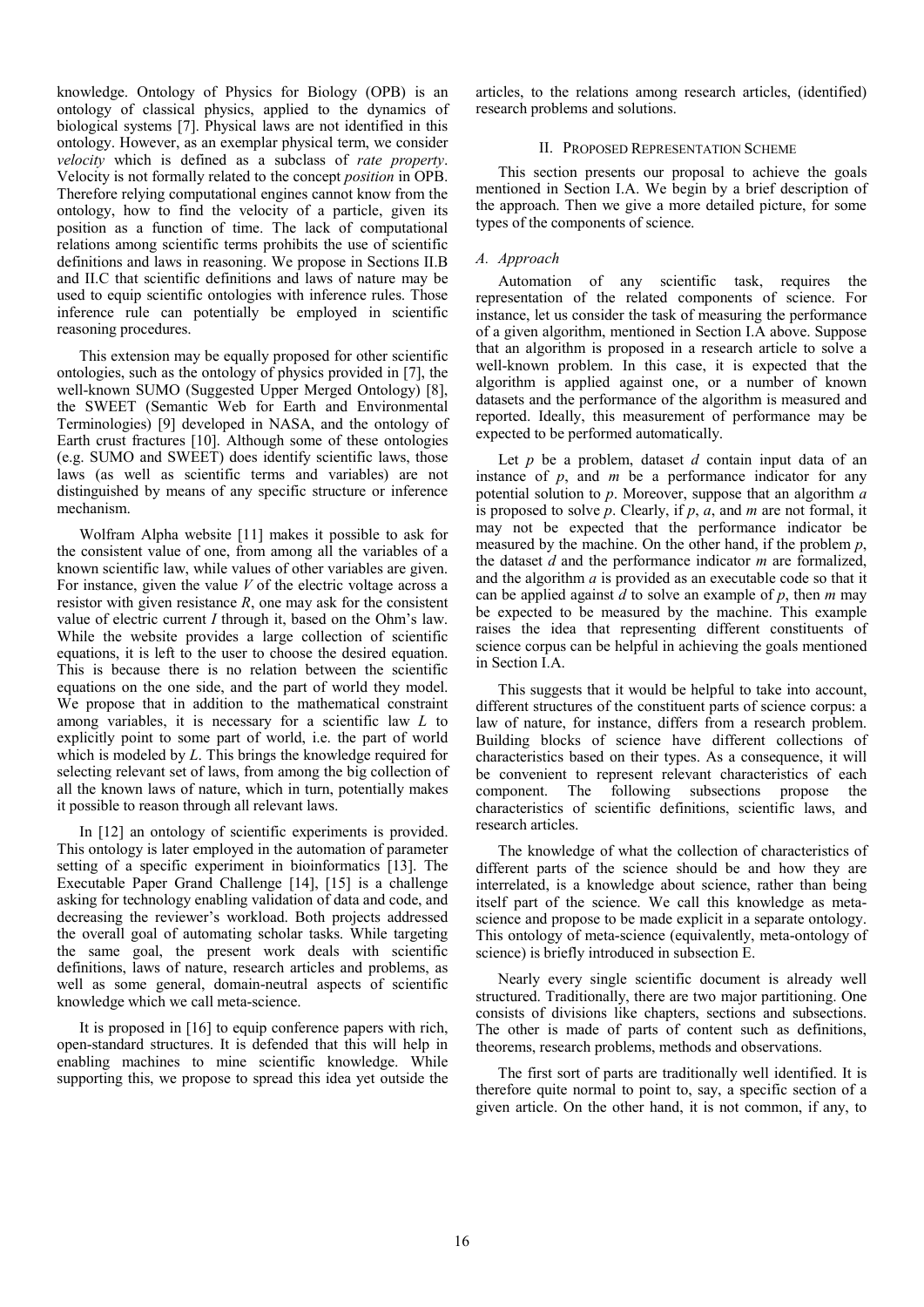formalize a part of the second kind. This lack of identification causes missing of a great deal of useful information. For instance, two distinct research articles  $A_1$ ,  $A_2$  may address the same research problem *p*, while there is no representative of *p* in the world-wide web, to which, *A*1 and *A*2 can point. Similarly, it is not a common practice to ask, as an instance, for the set of all research problems dealt with, during the past five years, in a given journal, nor is it possible to ask for the collection of different methods through which, researchers have approached a given goal. In order to enable machines to answer queries like these, it is necessary that scientific documents become inter-related based on their components, rather than solely based on their keywords and citations. Those components are, among others, definitions, theorems, research problems, methods, datasets, performance indicators and examples. This shows that the corpus of scientific literature has yet a good potential to get organized.

To put it briefly, we propose to meet the following considerations in the representation of science:

- Have different types of representatives for different types of constituents of scientific knowledge.
- Make explicit the domain-independent aspects of science, in a distinct ontology.

We explain, in the following subsections, the above mentioned idea in more detail. We do this by passing through some examples of several types of the constituents of science corpus, namely scientific terms, scientific laws and original research articles.

## *B. Scientific Definitions*

In the present section we propose the idea that defining a scientific term in a formal manner can lead to at least one inference rule. This tends to equip the scientific glossary with a rich collection of inference rules.

We formalize a scientific term either by introducing the term as being primitive, or by defining the term based on other terms (avoiding cycles). For instance in physics (kinematics, to be exact) we may introduce the term *position* and the term *time* to be primitive, while *velocity* is defined to be the derivative of *position* with respect to *time*. *Velocity* is, therefore, based on two terms, namely *position* and *time* (see Fig. 1). We do not trace the dependency of terms to mathematics. This is why velocity is not considered to depend on the term *derivative*.



Fig. 1. Dependency among terms. The term *velocity* is defined based on *position* and *time*.

The meaning of the term velocity is derived from that of *position*, and that of *derivative with respect to time*, which is often shortened as the *rate of change*. This leads to the inference rules stated in TABLE I.

| <b>TABLE I.</b> | INFERENCE RULES CORRESPONDING TO THE DEFINITION OF |
|-----------------|----------------------------------------------------|
|                 | VELOCITY.                                          |

| <i>About. x:</i> particle.                                                                   |
|----------------------------------------------------------------------------------------------|
| (1) If $r(t)$ is the position of x, then its velocity is $D[r(t)]$                           |
| where $D[.]$ denotes derivative operator.                                                    |
| (2) If $v(t)$ is the velocity of x and $r_0$ its position at instance                        |
| $t_0$ of time, then its position is $\mathbf{r}_0 + D^{-1}[\mathbf{v}(t)]$ where $D^{-1}[.]$ |
| denotes antiderivative operator.                                                             |

That is, given the position of a particle as a function **r** of time, then the velocity of the particle is found through the application of differentiation operator on **r**, provided that **r** is differentiable.

This is how the meaning of *velocity* is obtained through the terms *position* and *time* and the differentiation operator. The differentiation operator comes from mathematics and has indeed a formal meaning. The meaning, however, is part of mathematics rather than physics and therefore, is not considered in the ontology of physics.

It is notable that the dependency of the term velocity to differentiation operator, induces the dependency of physics, as a scientific domain, to mathematics. This point itself, is not part of physics or mathematics. It is rather a bit of knowledge *about* science. We consider this rule as a part of, what we call metascience. More on this in Section II.E.

Theoretical terms of physics can be easily formalized, since physics is already well formal. In order to deal with less formal terms, we now consider the term *rock*, as defined in geology. Here is the definition:

> "(1) A consolidated or unconsolidated aggregate of mineral grains consisting of one or more mineral species and having some degree of chemical and mineralogic constancy. (2) In the popular sense, a hard, compact material with some coherence, derived from the earth."[17]

> "Rocks are aggregates of many different mineral grains, which are fused, cemented, or bound together."[18]

> "Rocks are aggregates of minerals – usually several, but sometimes only one or two."[18]

It is found from these quotations that rocks are aggregates of minerals. As a result, the term *rock* is based on the term *mineral* (Fig. 2). Let us now focus on this term. We begin by its definition in the literature.



Fig. 2. The term *rock* is defined based on the term *mineral*.

"With a few notable exceptions (water, mercury, opal), minerals are solid, inorganic elements or elemental compounds. They have definite atomic structures and chemical compositions which vary within fixed limits. Each and every quartz crystal, whether crystallized in a sandstone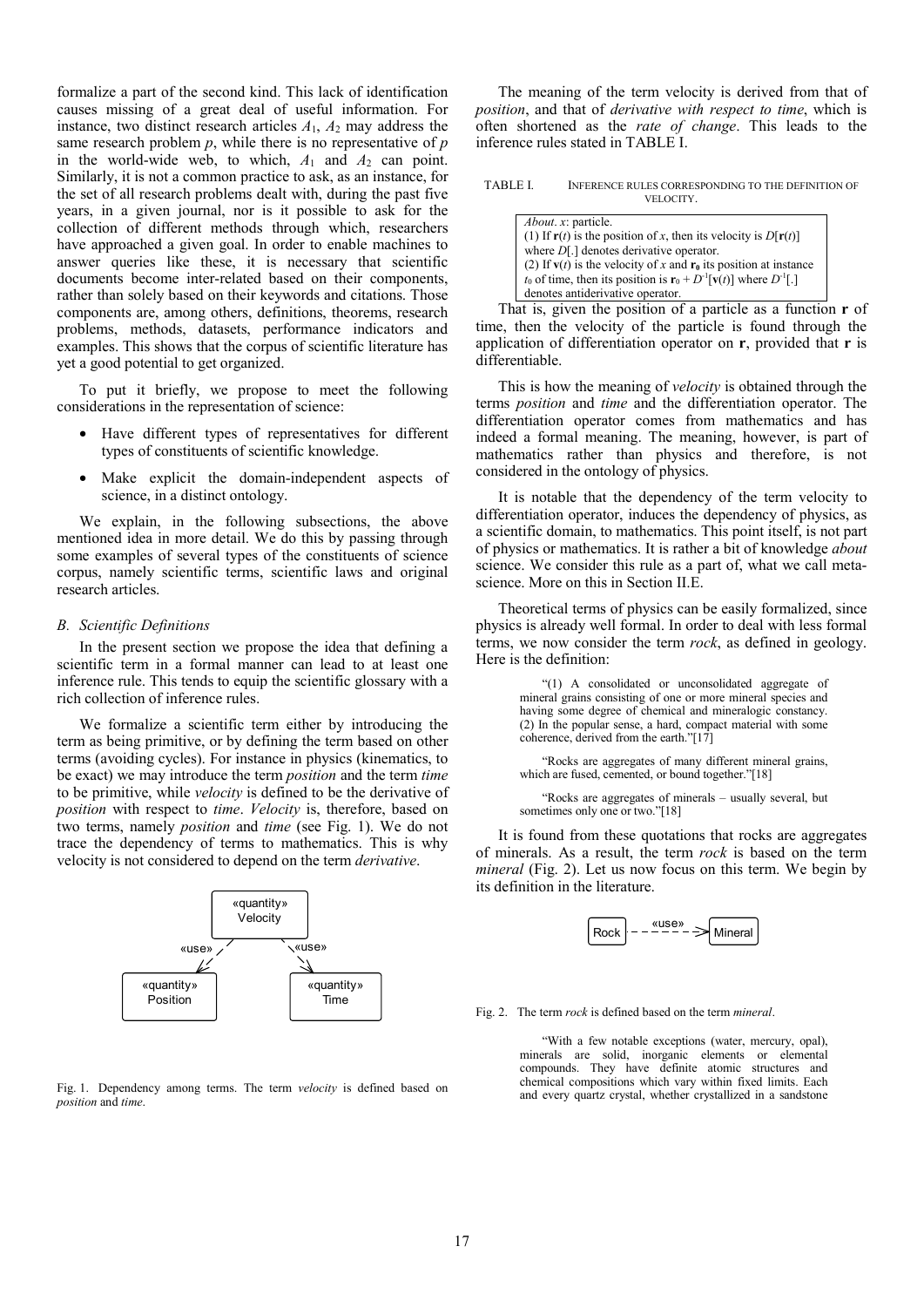vein, or in volcanic lava, possesses the same chemical and physical properties."[18]

Minerals are identified through their chemical composition and physical characteristics. Chemical compositions are given as chemical formulas. This is how *mineral*, as a scientific term, is based on *chemical composition*. The mineral named dolomite, for instance, has chemical formula  $CaMg(CO<sub>3</sub>)<sub>2</sub>$ .

A mineral is described through a set of characteristics, namely its *crystal system*, *habit*, *twining*, *cleavage*, *fracture*, *hardness*, *specific gravity*, *color*, *streak*, *transparency*, and *lustre* [18]. Each characteristic has a definite domain of values. The crystal system, for instance, receives one of the possible values *cubic*, *tetragonal*, *orthorhombic*, *monoclinic*, *triclinic*, and *hexagonal*/*trigonal*.

The meaning of the term *mineral* may be obtained from the meanings of chemical formulas, as well as that of physical characteristics mentioned above. The chemical formula brings its meaning from chemistry, as it indicates chemical atoms the mineral is composed of. Each physical characteristic has a specific meaning. The hardness, for instance have the following meaning, which can be formulated in an inference rule, as stated in TABLE II.

> "Minerals with higher degree of hardness will scratch those lower in the scale, but not those higher in scale."[18]

TABLE II. THE INFERENCE RULE CORRESPONDING TO THE DEFINITION OF HARDNESS OF MINERALS

| About. $x, y$ : minerals.                                               |
|-------------------------------------------------------------------------|
| Variables. $h_x$ , $h_y$ : hardnesses of x, y respectively              |
| Inference rules.                                                        |
| $h_x > h_y$ , if and only if x does scratch y and y does not scratch x. |

Examples presented in this subsection show that formal representation of scientific terms gives rise to the ability of inference. Thus, the definition of every new term will reinforce, as expected, the inference machinery of the represented science. The next subsection shows that this is also true for scientific laws.

## *C. Laws of Nature*

Laws of nature, also known as scientific laws, announce constraints or limitations among variables of some part of world. Newton's second law, for instance, puts a specific mathematical relation between two variables, i.e. the *net force* acting on, and *momentum* of any point mass. These can be represented as inference rules.

Therefore we may distinguish a law of nature through specifying (1) the specific part of world that the law models, (2) the variables it contains, and (3) possible inferences through its application.

In what follows, we consider a number of well-known laws of nature and reformulate them as inference rules. Let us consider, as exemplar laws of nature, Newton's laws of motion.

> Newton's first law of motion: "The momentum of a point mass is constant when it is free of external forces."[19]

We recall that the momentum of a point mass is, by definition, the multiplication of its mass and velocity. Newton's first law of motion may therefore be characterized as in TABLE III. The part of world which is modeled by this law and the variables contained in the law are shown in Fig. 3.

TABLE III. CHARACTERISTICS OF NEWTON'S FIRST LAW OF MOTION



Fig. 3. Examples of scientific laws, parts of world modeled by those laws, and variables contained in laws. It is specified that a law of nature models part of world, and contains a number of variables. This regulation is part of metascience, while scientific laws and variables are part of science.

> Newton's second law of motion: "The time rate of change of the momentum of a point mass m is equal to the net external force acting upon it."[19]

> Newton's second law of motion: "The time rate of change of the momentum of a point mass m is equal to the net external force acting upon it."[19]

This law can be formalized easily. If we represent the momentum of the point mass by **p**, Newton's second law of motion can be formulated as  $D[p(t)] = F(t)$ , where  $F(t)$ represents the net external force acting upon the point mass (see TABLE IV. And Fig. 3). If, moreover, it is agreed upon that the net external force acting on a free point mass is zero, then the above-mentioned mathematical formula could also represent Newton's first law as well.

| TABLE IV.<br>CHARACTERISTICS OF NEWTON'S SECOND LAW OF MOTION |  |
|---------------------------------------------------------------|--|
|---------------------------------------------------------------|--|

| <i>About. x:</i> point mass.                                                                                                |
|-----------------------------------------------------------------------------------------------------------------------------|
| <i>Variables.</i> $p(t)$ : momentum of x, $F(t)$ : net external force acting on x.                                          |
| Inference rules.                                                                                                            |
| (1) If $p(t)$ is known to be the function $h(t)$ , then $F(t) = D[h(t)]$ .                                                  |
| (2) If $F(t)$ is known to be the function $\mathbf{k}(t)$ , then $\mathbf{p}(t) = \mathbf{p}(t_0) + D^{-1}[\mathbf{k}(t)].$ |
|                                                                                                                             |

Newton's third law should be handled with care since it is customary to write it in a compact and somehow cryptic phrase:

Newton's third law of motion: "actio = reactio."[19]

The detailed form of this law would be like the following.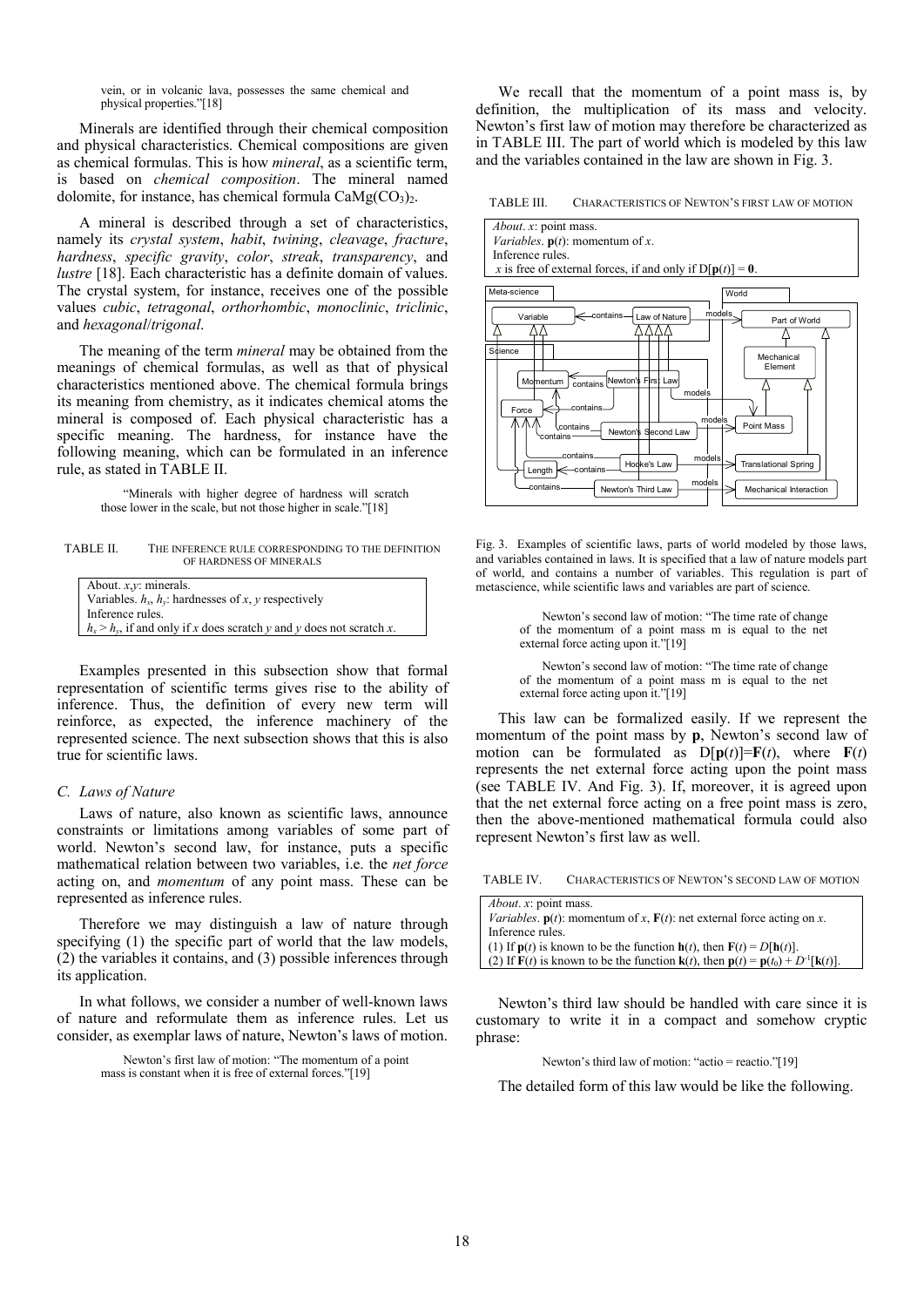If an object  $O_1$  applies force  $\mathbf{F}_{12}$  to another object  $O_2$ , then  $O_2$  applies force  $\mathbf{F}_{21}$  to  $O_1$  and  $\mathbf{F}_{12} + \mathbf{F}_{21} = \mathbf{0}$ . This is characterized in TABLE V. and Fig. 3.

| <b>TABLE V.</b> |  | CHARACTERISTICS OF NEWTON'S THIRD LAW OF MOTION |
|-----------------|--|-------------------------------------------------|
|-----------------|--|-------------------------------------------------|

*About. x*: Mechanical interaction between objects  $O_1$  and  $O_2$ .

*Variables.*  $\mathbf{F}_{12}(t)$ : force applied by  $O_1$  to  $O_2$ ,  $\mathbf{F}_{21}(t)$ : force applied by  $O_2$  to  $O<sub>1</sub>$ .

Inference rules.

(1) If  $\mathbf{F}_{12}(t)$  is known to be the function  $\mathbf{h}(t)$ , then  $\mathbf{F}_{21}(t) = -\mathbf{h}(t)$ .

(1) If  $\mathbf{F}_{21}(t)$  is known to be the function  $\mathbf{k}(t)$ , then  $\mathbf{F}_{12}(t) = -\mathbf{k}(t)$ .

Turning toward geology, here is the essential law used in the so-called *relative dating*, that is, "placing rocks in their proper sequence of formation"[20].

> The law of superposition: "This basic rule applies to materials that were originally deposited at Earth's surface, such as layers of sedimentary rock and volcanic lava flows. The law simply states that the youngest layer is on top, and the oldest layer is on the bottom (assuming that nothing has turned the layers upside down, which sometimes happens). Stated another way, a layer is older than the ones above it and younger than the ones below."[20]

Layers are widespread phenomena and are essentially identifiable through a wide area, sometimes even comparable to continents. Although they may be turned upside down, this can occur only locally. Besides, this is a situation which can be distinguished easily. As a result, this phenomenon can lead to the understanding that crustal disturbances have indeed caused the situation. Therefore, we could make the inference mentioned in TABLE VI. based on the evidence.

TABLE VI. CHARACTERISTICS OF THE LAW OF SUPERPOSITION IN **GEOSCIENCES** 

The examples of laws of nature, presented in the current subsection, defend the idea that a law of nature would provide one or more inference rule. As a result, the represented collection of laws of nature provide a (potentially large) set of inference rules which can be employed as building blocks of scientific reasoning.

### *D. Original Research Articles*

It is evident that clearly structured articles are more easily understood. Significant effort has been spent, to define suitable standards for the structure of research articles in different scientific disciplines. The well-known guideline IMRAD (Introduction, Methods, Results And Discussion) is worthy to mention. According to IMRAD, an original research article would mention the *research problem*, the *importance* of the considered problem, *related work*, the *method* used in the research, the *results* obtained by doing the research and *outcomes* of those results [21], [22].

The fact that the majority of research articles are organized in a standard structure, provides an opportunity, which is mentioned in what follows.

We propose to consider some parts of research articles, as identified entities. These parts include, at least, the research problem, the method used in the research, and the results. In the following we take a closer look.

There are a number of known research problems, stated in any research domain. Very often, each research problem is addressed in a large number of articles. As an instance, consider a sub-domain of artificial intelligence, called *pattern analysis and computer vision* in the literature. To name just several, out of many research problems in this domain we mention: *image classification* (e.g. addressed in [23], [24], *object detection* ([25], [26]), *object recognition* ([27], [28]) and *object segmentation* ([25], [29]).

If, as we propose here, one considers each research problem as an identified entity, and expect each research article to *point* to its addressed research problem, then each problem will be linked to all those research articles that address it. Fig. 4 shows this, as well as several other exemplar entities. In the upper part of the figure, Pattern analysis and computer vision (PACV) and representation and reasoning are shown to be sub-domains of artificial intelligence, which is itself a sub-domain of computer science. Four exemplar research problems stated in the domain PACV are shown below the domains. Below those problems, two well-known scientific journals are associated with their corresponding publishers, as well as their scientific domains, that is PACV. Finally, there are research articles aggregated in their corresponding journals and each associated with the research problem(s) it addresses.

We now focus on one of these articles, namely Toshev et al. (2012) [25]. The article addresses two research problems, *object detection* and *object segmentation*. Both problems belong to the scientific domain PACV as mentioned earlier and shown in Fig. 4.

In order to setup a method of object detection, a novel shape descriptor, called *chordiogram* is introduced in the article. An algorithm, named *boundary structure segmentation* (BoSS) is also provided as a solution to object segmentation.

What we propose here, is that the novel products of research, reported in research articles, be considered as identified objects. For instance in [25], the novelties are the *chordiogram* and the *BoSS* (Fig. 5).

Identifying research novelties as independent objects, can give rise to an enormous, yet structured collection of typed novelties. The *chordiogram* [25], for instance, is a statistical shape descriptor. Therefore, it may be considered as an instance of the class *shape descriptor*. Other shape descriptors, e.g. in [30] have also been introduced in the literature, making other instances of the same class. Moreover, other types of descriptors such as image descriptors [31], video descriptors [32], gradient field descriptors [33] have been introduced through other researches. Fig. 6 shows this exemplar part of the (potentially large) taxonomy of descriptors.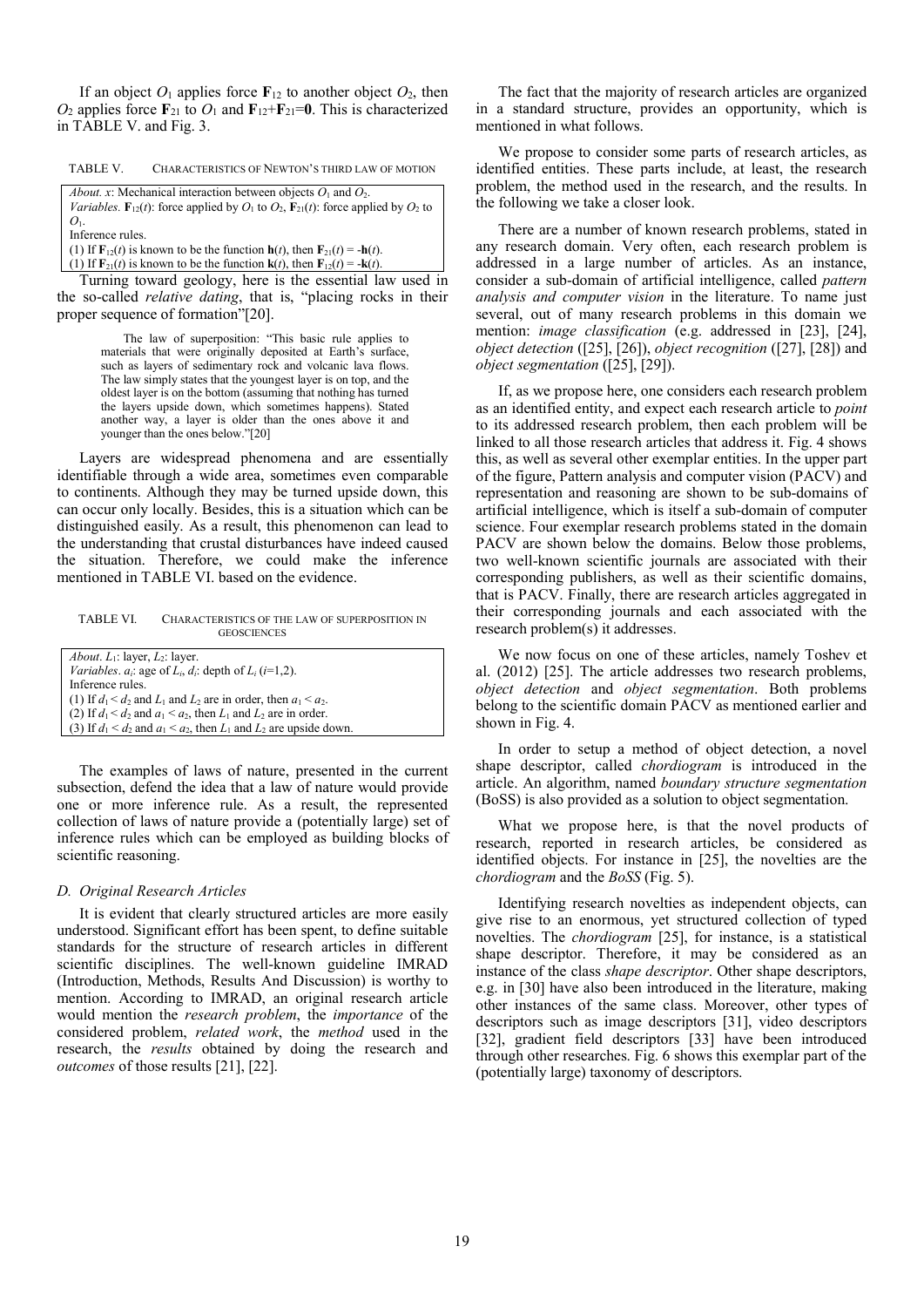

Fig. 4. An exemplar segment of the graph of science. The segment includes some research domains, research problems, scientific journals, and several research articles addressing the mentioned problems.

The standard of the structure of research articles, should not be considered as part of the science, rather, it is part of the meta-science. This standard may well differ in different scientific disciplines. In some research disciplines, such as computer science, there are research articles that present a computer algorithm as a solution to a research problem. That is, the algorithm is the main outcome of the performed research. The standard may expect that the algorithm proposed in the article be indeed executable as mentioned in section I.B about the Executable Paper Grand Challenge. This, together with other suitably stated requirements, can make it possible to test the algorithm proposed in the paper in order to reduce the needed effort to review the article, while making the provided knowledge more repeatable. Some of the other requirements to make this possible are, identification of typed datasets that scientists use in order to test their proposed algorithms, as well as formulation and identification of well-known performance indicators for the solutions of the addressed research problem.

The presented example shows that if the literature of science is organized so that different components of science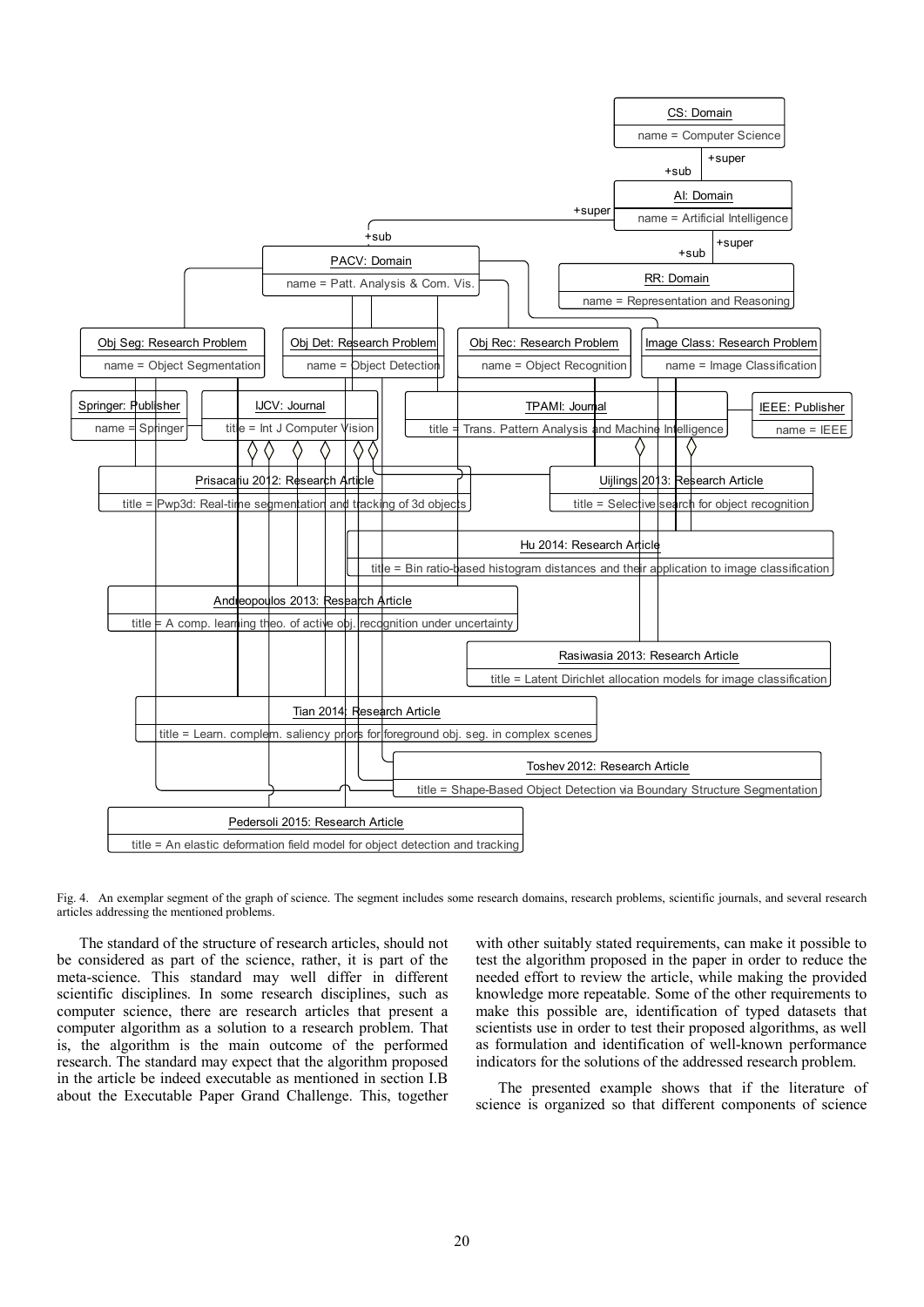such as research problems, research domains, proposed solutions, methods and datasets are identified and interrelated, then it will be possible to get answers to queries like "list all proposed solutions to the specific research problem *p*".



Fig. 5. The novelties reported in [25] are a shape descriptor called chordiogram, and an algorithm called BoSS.



# Fig. 6. Part of taxonomy of descriptors

# *E. Meta-science*

Traditionally, scientific documents such as textbooks and research articles are inter-related by citation. Identification of different components of scientific knowledge (Section II.*D*) will produce a new-generation graph, namely, the graph of inter-related nodes of science corpus. These nodes will be of different sorts such as (but not limited to) *research problems*, *research methods*, *solutions*, *algorithms*, *observations* and *datasets*, and have contents in different formats like text, figures, images, data, mathematical or chemical formulas. We call this *the graph of science*.

Another sort of knowledge, the *meta-science*, is the knowledge *about* science. Meta-science contains domainindependent rules of scientific inference. In the following, an exemplar rule which can be properly included in the metascience is presented.

Suppose that a scientific term  $t_1$  in scientific domain  $d_1$  is defined based on the term  $t_2$  of another domain  $d_2$  of scientific knowledge. This dependency induces the dependency of their corresponding domains (TABLE VII. ). Note that the rule is about entities of science, rather than entities in the outside world, as is the case in natural sciences. This rule, as a bit of knowledge about science, is part of meta-science. We used it in Section II.B to deduce that *geology*, as a scientific domain, uses *chemistry*.

#### TABLE VII. DEPENDENCY AMONG SCIENTIFIC DOMAINS

If  $d_1$ ,  $d_2$  are scientific domains,  $t_1$ ,  $t_2$  are scientific terms,  $t_i$  is defined in  $d_i$ .  $(i=1,2)$  and the definition of  $t_1$  uses  $t_2$ , then the domain  $d_1$  uses the domain  $d_2$ 

We now present another bit of meta-science. The standards of the structure and content of a scientific document, an example of which being IMRAD mentioned in Section II.D is part of the knowledge about science, that is, the meta-science.

As yet another segment of meta-science, consider *scientific laws*. Scientific laws are knowledge about the world. They are parts of the body of scientific knowledge. In contrast, the considerations about scientific laws, are knowledge about science and therefore takes place in meta-science. In the following, we propose a minimal standard governing laws of nature.

- 1. A law of nature models a part of world. Examples: Newton's second law of motion is about point masses. Newton's third law of motion points to mechanical connections between two (or more) entities.
- 2. A scientific law contains a definite collection of variables (e.g. force and translational momentum in Newton's second law and forces in Newton's third law of motion).
- 3. A scientific law makes one or more inferences when applied (Examples: the equalities in Newton's second and third laws of motion).

The requirements 1 and 2 above are shown in Fig. 3. Note that it is contained in what we call *meta-science* (equivalently, *meta-ontology of science*). The structure of TABLE III. TABLE IV. TABLE V. and TABLE VI. comply with the above mentioned standard.

# III. EVALUATION

The competence questions stated in section I.A can be answered using the proposed representation framework. Answer to question 1 is clearly supported by the representation of scientific definitions of variables (section II.B) and that of laws of nature (section II.II.C).

The point that a law of nature *should* explicitly target a part of world, answers the second competing question mentioned in section I.A,

Our proposal explicitly models the fact that a given variable  $v_1$  uses another variable  $v_2$  to be formally defined. This supports question 3 of section I.A. TABLE VII shows how a reasoner relying on the meta-ontology of science may conclude that a scientific domain uses another scientific domain to define its variables (question 4 in section I.A). Other inference rules may be developed by using the same idea. For instance, if the domain  $d_1$  contains a method  $m_1$ , which makes use of a method or a variable provided by another domain  $d_2$ , then  $d_1$  relies on  $d_2$ .

Section II.II.D showed that identification of scientific research problems and proposed solutions brings the ability of answering queries like the one stated in competing question 5. While it is presented in [16] for different parts of a research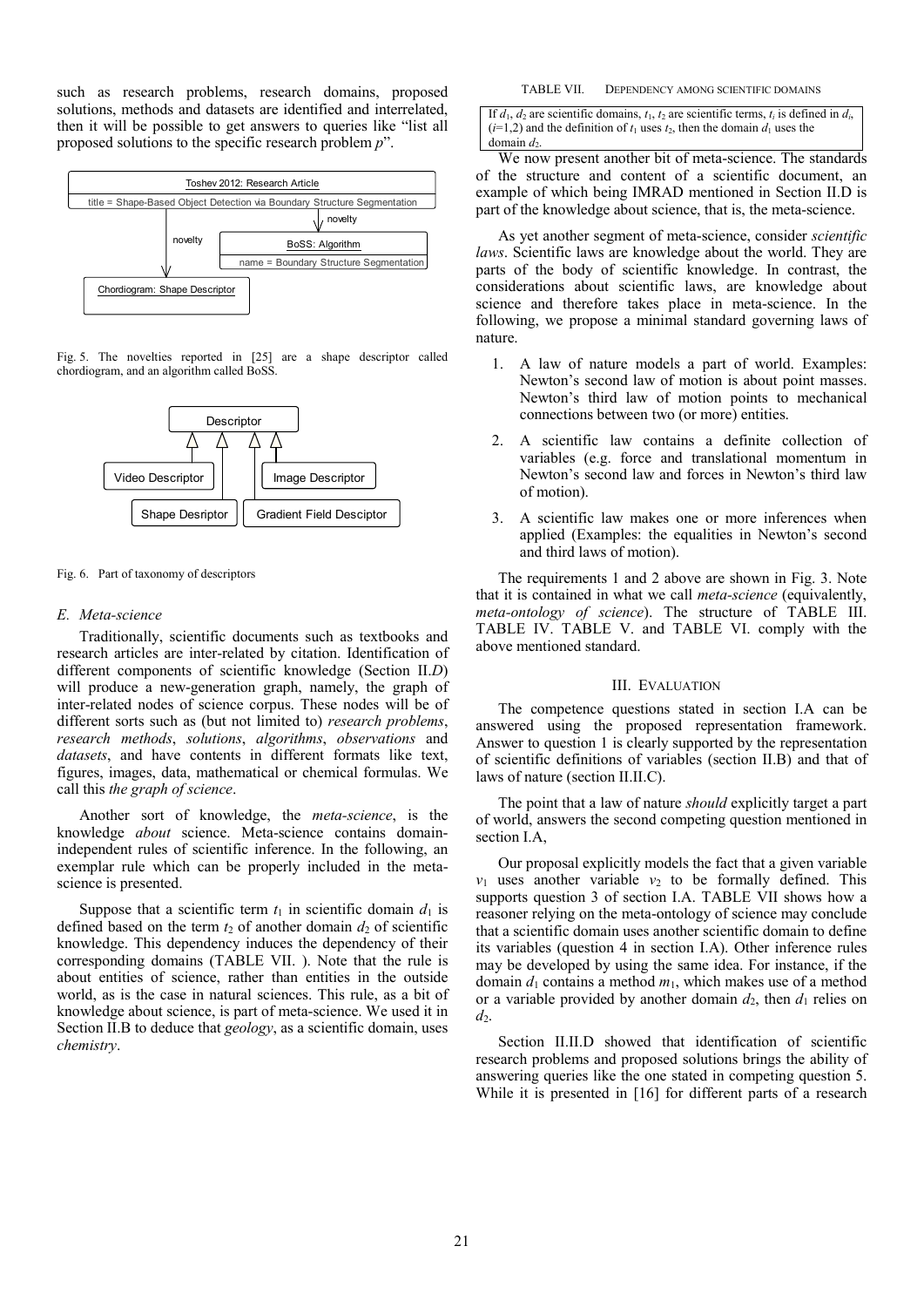article, we defend the idea for components of scientific knowledge outside articles as well.

## IV. CONCLUSION

The examples presented in Section II make it evident that the representation scheme proposed here makes improvements as follows:

- 1. The ontology of science is equipped with a rich collection of inference rules, which supply the building blocks of any potential reasoning about scientific knowledge. Those rules come from scientific definitions and scientific laws, among others.
- 2. The above mentioned inference rules point to their corresponding relevant parts of world, making it easier to properly employ them in automation of scientific reasoning.
- 3. Identification and adding structure to the building blocks of scientific knowledge as well as scientific problems and research empowers the semantic web with the ability of answering queries about different constituents of science corpus.
- 4. Meta-science factors out the common aspects of scientific knowledge and reasoning.

The proposed structure of laws of nature provides an important possibility. In the real world, elements may participate in objective relations to constitute complexes. Let us consider elements  $e_1, \ldots, e_n$  have participated in a relation *r*. This makes a constraint among their variables  $v_1, \ldots, v_n$ respectively. This constraint is modeled through a dedicated law of nature. As an instance, when two or more point objects participate in a mechanical connection, each object receives a force. The third Newton's law of motion states that the forces received by different individual objects add up to zero. That a law of nature targets a part of world, provides the possibility for a scientific reasoner to combine laws of nature governing individual elements with those governing objective relations in order to develop models of complex entities. This potential goes far beyond the computations provided by a single law of nature, as served in Wolfram Alpha website [11] mentioned in section I.B. Further work is required to develop scientific models of a given complex entity with known structure, using laws of nature targeting constituent elements and their interrelations.

Meta-science includes domain-independent aspects of scientific knowledge. It is well expected that scientific reasoning may be decomposed into a domain-specific part which raises from individual, numerous, professional scientific laws and definitions, and a domain-neutral component that reflects the rational, strategic aspects of reasoning which is more or less common among scientific domains, but yet highlights the main differences among methodologies of major disciplines e.g. natural versus engineering sciences.

## **REFERENCES**

[1] T. Heath and C. Bizer, "Linked data: Evolving the web into a global data space," Synth. Lect. Semant. web theory Technol., vol. 1, no. 1, pp.

1–136, 2011.

- [2] F. M. Suchanek, G. Kasneci, and G. Weikum, "Yago: a core of semantic knowledge," in Proceedings of the 16th international conference on World Wide Web, 2007, pp. 697–706.
- [3] M. Banko, M. J. Cafarella, S. Soderland, M. Broadhead, and O. Etzioni, "Open Information Extraction from the Web.," in IJCAI, 2007, vol. 7, pp. 2670–2676.
- [4] G. Weikum and M. Theobald, "From information to knowledge: harvesting entities and relationships from web sources," in Proceedings of the twenty-ninth ACM SIGMOD-SIGACT-SIGART symposium on Principles of database systems, 2010, pp. 65–76.
- [5] M. Schmitz, R. Bart, S. Soderland, O. Etzioni, and others, "Open language learning for information extraction," in Proceedings of the 2012 Joint Conference on Empirical Methods in Natural Language Processing and Computational Natural Language Learning, 2012, pp. 523–534.
- [6] F. M. Suchanek, M. Sozio, and G. Weikum, "SOFIE: a self-organizing framework for information extraction," in Proceedings of the 18th international conference on World wide web, 2009, pp. 631–640.
- [7] D. L. Cook, M. L. Neal, F. L. Bookstein, and J. H. Gennari, "Ontology of physics for biology: representing physical dependencies as a basis for biological processes.," J. Biomed. Semant., vol. 4, p. 41, 2013.
- [8] I. Niles and A. Pease, "Towards a standard upper ontology," in Proceedings of the international conference on Formal Ontology in Information Systems-Volume 2001, 2001, pp. 2–9.
- [9] R. G. Raskin and M. J. Pan. "Knowledge representation in the semantic web for Earth and environmental terminology (SWEET)," Comput. Geosci., vol. 31, no. 9, pp. 1119–1125, 2005.
- [10] J. Zhong, A. Aydina, and D. L. McGuinness, "Ontology of fractures," J. Struct. Geol., vol. 31, no. 3, pp. 251–259, 2009.
- [11] "Wolfram Alpha," WolframAlpha. 2016.
- [12] L. N. Soldatova and R. D. King, "An ontology of scientific experiments," J. R. Soc. Interface, vol. 3, no. 11, pp. 795–803, 2006.
- [13] L. N. Soldatova, A. Clare, A. Sparkes, and R. D. King, "An ontology for a Robot Scientist," Bioinformatics, vol. 22, no. 14, pp. e464–e471, 2006.
- [14] "Executable Paper Grand Challenge." 2011.
- [15] P. Van Gorp and S. Mazanek, "SHARE: a web portal for creating and sharing executable research papers," Procedia Comput. Sci., vol. 4, pp. 589–597, 2011.
- [16] A. de Waard and G. Tel, "The ABCDE Format Enabling Semantic Conference Proceedings.," in SemWiki, 2006.
- [17] M. G. H. Education, Dictionary of Geology & Mineralogy. McGraw-Hill Education, 2003.
- [18] C. Pellant, Rocks and Minerals, Doling Kindersly Handbooks. Dorling Kindersley Ltd., London, 2000.
- [19] D. Gross, W. Hauger, J. Schröder, W. A. Wall, and S. Govindjee, Engineering Mechanics 3: Dynamics, vol. 3. Springer Science & Business Media, 2014.
- [20] F. K. Lutgens, E. J. Tarbuck, and D. Tasa, Essentials of Geology. Prentice Hall, 2012.
- [21] P. K. R. Nair and V. D. Nair, "Organization of a Research Paper: The IMRAD Format," in Scientific Writing and Communication in Agriculture and Natural Resources, Springer, 2014, pp. 13–25.
- [22] G. S. Patience, D. C. Boffito, and P. Patience, Communicate Science Papers, Presentations, and Posters Effectively. Academic Press, 2015.
- [23] W. Hu, N. Xie, R. Hu, H. Ling, Q. Chen, S. Yan, and S. Maybank, "Bin Ratio-Based Histogram Distances and Their Application to Image Classification," Pattern Anal. Mach. Intell. IEEE Trans., vol. 36, no. 12, pp. 2338–2352, 2014.
- [24] N. Rasiwasia and N. Vasconcelos, "Latent dirichlet allocation models for image classification," Pattern Anal. Mach. Intell. IEEE Trans., vol. 35, no. 11, pp. 2665–2679, 2013.
- [25] A. Toshev, B. Taskar, and K. Daniilidis, "Shape-based object detection via boundary structure segmentation," Int. J. Comput. Vis., vol. 99, no. 2, pp. 123–146, 2012.
- [26] M. Pedersoli, R. Timofte, T. Tuytelaars, and L. Van Gool, "An elastic